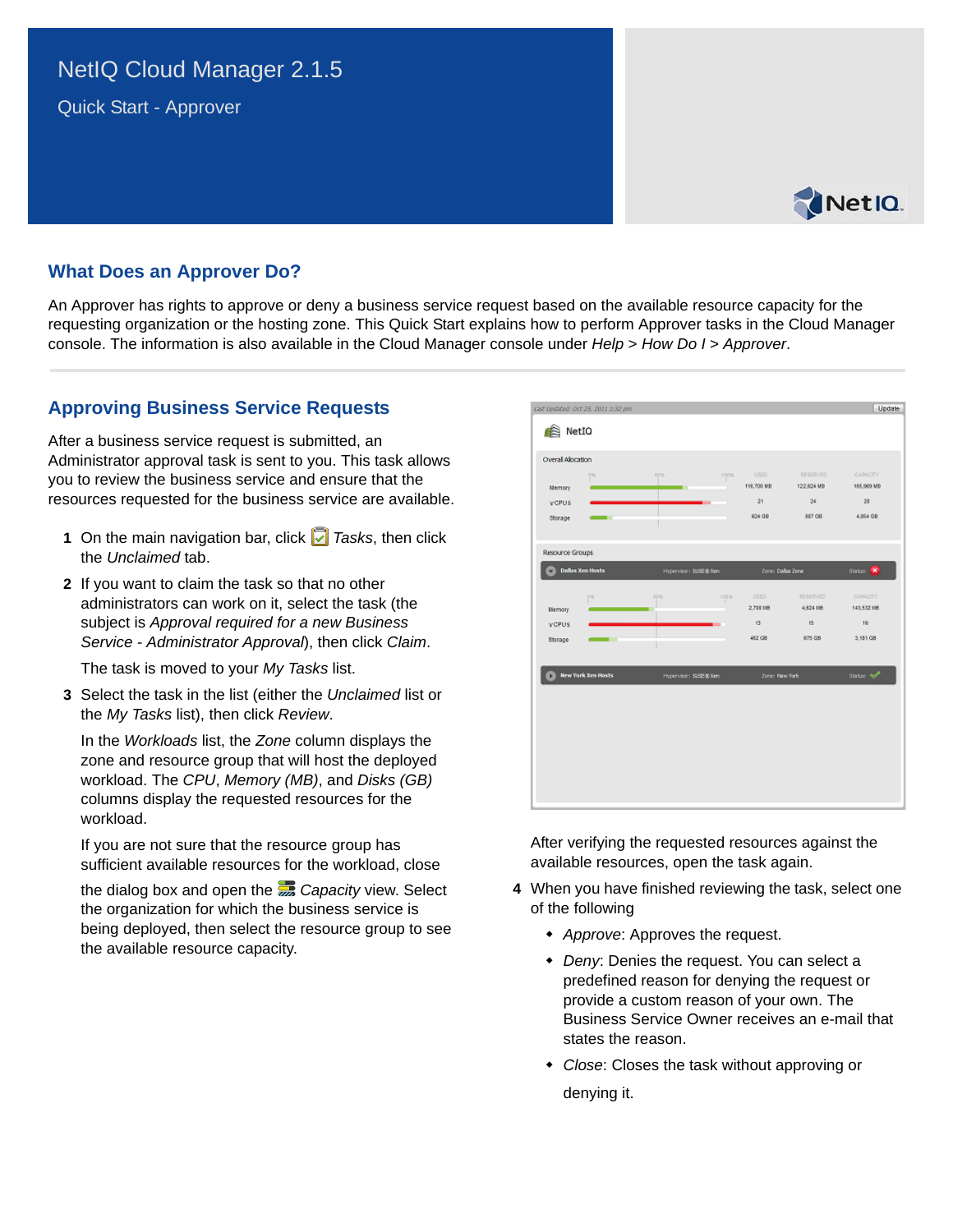## **Monitoring Resource Capacity**

The Capacity view provides information about used, reserved, and allocated resource capacity for organizations and zones.

To open the Capacity view:

**1** On the main navigation bar, click *Capacity*.

### UNDERSTANDING THE CAPACITY VIEW

The Capacity view includes three main sections: the Capacity Summary bar, the Organizations or Zones List, and the Details panel.

#### **Capacity Summary Bar**

The Capacity Summary bar provides a summary for the total resources within your management scope.

For example, if you are a Cloud Administrator, you see a summary for all of the resources in your Cloud. If you are a Zone Administrator, you see a summary of all of the resources in the zones you manage. If you are an Approver, you see a summary of all of the resources in your assigned organizations and zones.

hiust O 1 Nemer Case Case OU C 1 New York Chapter Case 2018

Each resource (Memory, CPU, and Storage) has its own capacity indicator. The indicator displays the used and reserved capacity as a percentage of the total available capacity.

The color of the indicator is determined by the Warning and Problem thresholds set for the Cloud environment. Green indicates that no thresholds have been reached, yellow indicates that the Warning threshold has been reached, and red indicates that the Problem threshold has been reached.

The Issues section of the Capacity Summary bar shows the following:

◆ ◆ No resource issues.

- $\triangle$  The number of resources that have reached the Warning threshold.
- $\cdot$   $\cdot$  The number of resources that have reached the Problem threshold.

#### **Organizations or Zones List**

The Organizations or Zones list displays the organizations or zones for which you can view resource capacity.



Depending on your role, you might be able to see either organizations or zones but not both.

The icon next to each organization or zone indicates the current status of the resources for that item. The statuses correspond to the statuses that can be listed in the Capacity Summary bar:

- • No resource issues.
- $\triangle$  One or more resources for the organization or zone have reached the Warning threshold.
- $\bullet$  **C** One or more resources for the organization or zone have reached the Problem threshold.